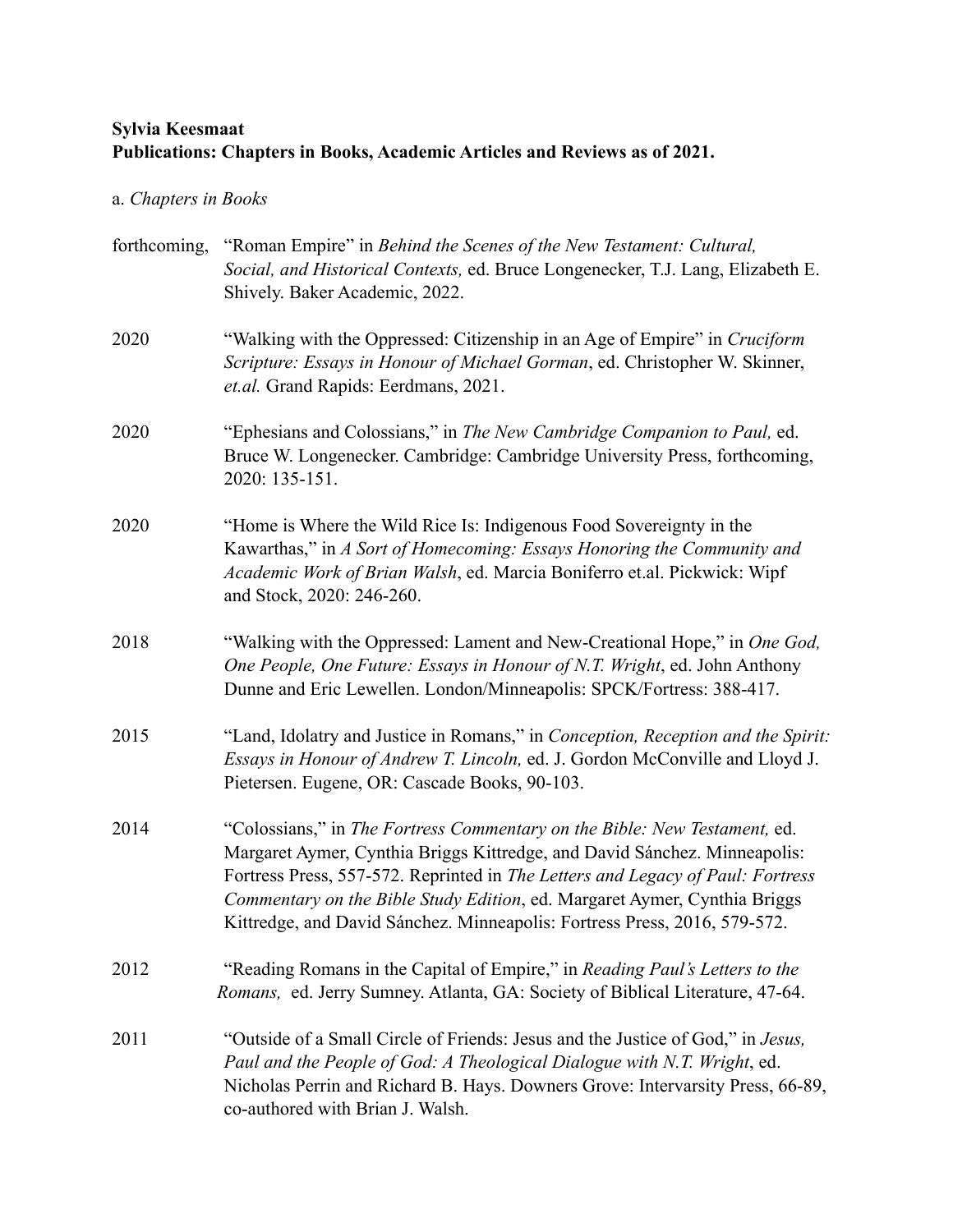Keesmaat Page 2

| 2009 | "Paul and the Hope of Creation," in The Gift of Creation: Images from Scripture<br>and Earth, ed. Norman Wirzba. Morley, Missouri: Acclaim Press, 130-139.                                                             |
|------|------------------------------------------------------------------------------------------------------------------------------------------------------------------------------------------------------------------------|
| 2009 | "Reading the Epistles for Justice," in The Justice Project, eds. Brian McLaren,<br>Elisa Padilla and Ashley Bunting Seeber. Grand Rapids: Baker Books, 91-98.                                                          |
| 2008 | "Colossians," in Theological Interpretation of the New Testament: A Book-by-<br>Book Survey, ed. Kevin J. Vanhoozer. London/Grand Rapids: SPCK/Baker,<br>140-147.                                                      |
| 2007 | "If your Enemy is Hungry: Love and Subversive Politics in Romans 12 $\&$ 13," in<br>Character Ethics and the New Testament, ed. Robert Brawley. Louisville/London:<br>Westminster John Knox Press, 141-158.            |
| 2006 | "In the Face of Empire: Paul's use of Scripture in the Shorter Epistles," in<br>Hearing the Old Testament in the New Testament, ed. Stanley E. Porter.<br>Eerdmans, 182-212.                                           |
| 2004 | "The Psalms in Romans and Galatians," in The Psalms in the New Testament, ed.<br>Steve Moyise and Maarten J.J. Menken. London: T&T Clark, 139-161.                                                                     |
| 2004 | "Welcoming in the Gentiles: A Biblical Model for Decision-Making," in Living<br>Together in the Church, ed. Chris Ambidge and Greig Dunn. Toronto: Anglican<br>Book Centre.                                            |
| 2000 | "Clapping their (Wounded) Hands: The Story of the Trees," in Sacred Earth,<br>Sacred Community: Jubilee, Ecology and Aboriginal Peoples, ed. John Mihevc.<br>Toronto: Canadian Ecumenical Jubilee Initiative, 205-210. |
| 2000 | "Strange Neighbours and Risky Care (Matt 18.21-35; Luke 14.7-14; Luke<br>10:25-37)," in The Challenge of Jesus' Parables, ed. Richard N. Longenecker.<br>Grand Rapids: Eerdmans, 263-285.                              |
| 1999 | "The Unforgiving Servant or the Forgiving King," in Jubilee, Wealth and the<br>Market. Toronto: Canadian Ecumenical Jubilee Initiative, 39-46.                                                                         |
| 1998 | Sylvia C. Keesmaat and Brian J. Walsh, "Reflections on the Ascension," in The<br>True and Living Word: Sermons from the Community of Wycliffe College. Toronto:<br>Anglican Book Centre, 107-116.                      |
| 1998 | "Sabbath and Jubilee: Radical Alternatives for Being Human," in Making a New                                                                                                                                           |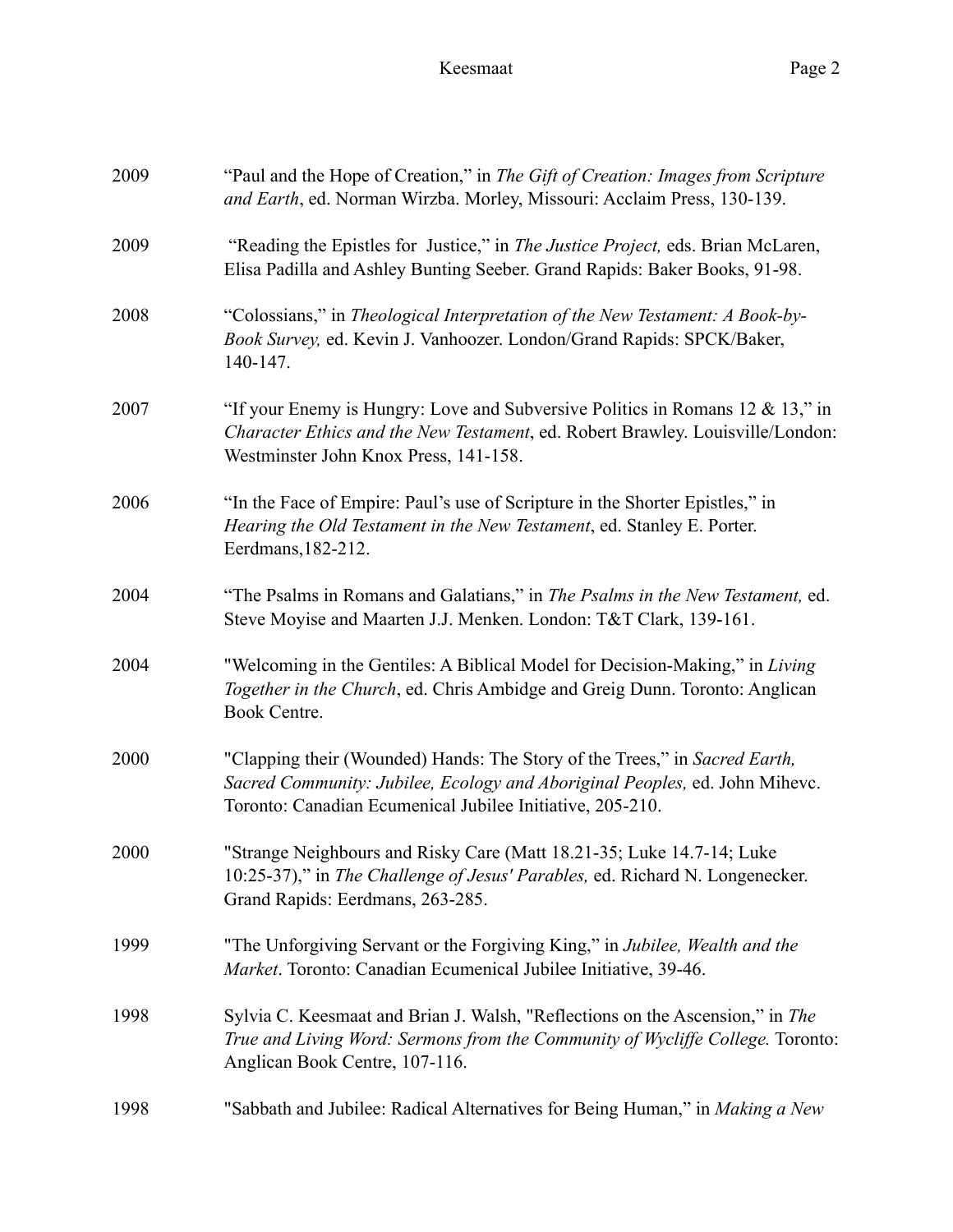|                        | Beginning: Biblical Reflections on Jubilee. Toronto: Canadian Ecumenical Jubilee<br>Initiative, 15-23.                                                                                                                                                                            |
|------------------------|-----------------------------------------------------------------------------------------------------------------------------------------------------------------------------------------------------------------------------------------------------------------------------------|
| 1997                   | "Paul and His Story: Exodus and Tradition in Galatians," in Early Christian<br>Interpretation of the Scriptures of Israel: Investigations and Proposals, ed. Craig<br>A. Evans and James A. Sanders. JSNT Supplement Series 148. Sheffield:<br>Sheffield Academic Press, 300-333. |
| 1995                   | "In Defence of Hermeneutics and Compassion: A Response to Allen Verhey," in<br>An Ethos of Compassion and the Integrity of Creation, ed. Brian J. Walsh,<br>Hendrik Hart and Robert E. VanderVennen. Lanham: University Press of<br>America, 158-165.                             |
|                        | b. Articles in journals $(*=refereed)$                                                                                                                                                                                                                                            |
| 2012                   | "When in Rome Don't Do as the Romans Do: Living Faithfully at the Heart of<br>Empire," Zadok Perspectives 116 Spring: 4-8.                                                                                                                                                        |
| 2009                   | "The Beautiful Creatures: Trees in the Biblical Story," The Other Journal: An<br>Intersection of Theology and Culture 15 (2009). Online publication: http://<br>www.theotherjournal.com/print.php?id=837                                                                          |
| 2004                   | "Crucified Lord or Conquering Saviour: Whose Story of Salvation?" Horizons in<br>Biblical Theology, 26:2:69-93.*                                                                                                                                                                  |
| 1999                   | "Scripture, Law and Fruit: Paul and the Biblical Story," Pro Rege 27:4:10-19.                                                                                                                                                                                                     |
| 1998                   | "Le Jubilé selon la tradition réformée," Liturgie, Foi et Culture: Bulletin National<br>de Liturgie 32: 47-52.                                                                                                                                                                    |
| 1996                   | "Paul and His Story: Exodus and Tradition in Galatians," Horizons in Biblical<br>Theology 18:133-168.*                                                                                                                                                                            |
| 1994                   | "Exodus and the Intertextual Transformation of Tradition in Rom 8.14-30,"<br>Journal for the Study of the New Testament 54:29-56.*                                                                                                                                                |
| 1992                   | Sylvia C. Keesmaat and Brian J. Walsh "Reflections on the Ascension," in<br>Theology 95:193-200. Also published in Touchstone 10:1, pp. 22-28.                                                                                                                                    |
| c. Dictionary Articles |                                                                                                                                                                                                                                                                                   |
| 2012                   | "Dorothy Leigh Sayers," in The Dictionary of Women Biblical Interpreters, ed.<br>Marion Tayler and Agnes Choi. Grand Rapids, Baker Academic.                                                                                                                                      |
| 2006                   | "Biblical Inspiration," in New Dictionary of Christian Apologetics, ed. Campbell                                                                                                                                                                                                  |